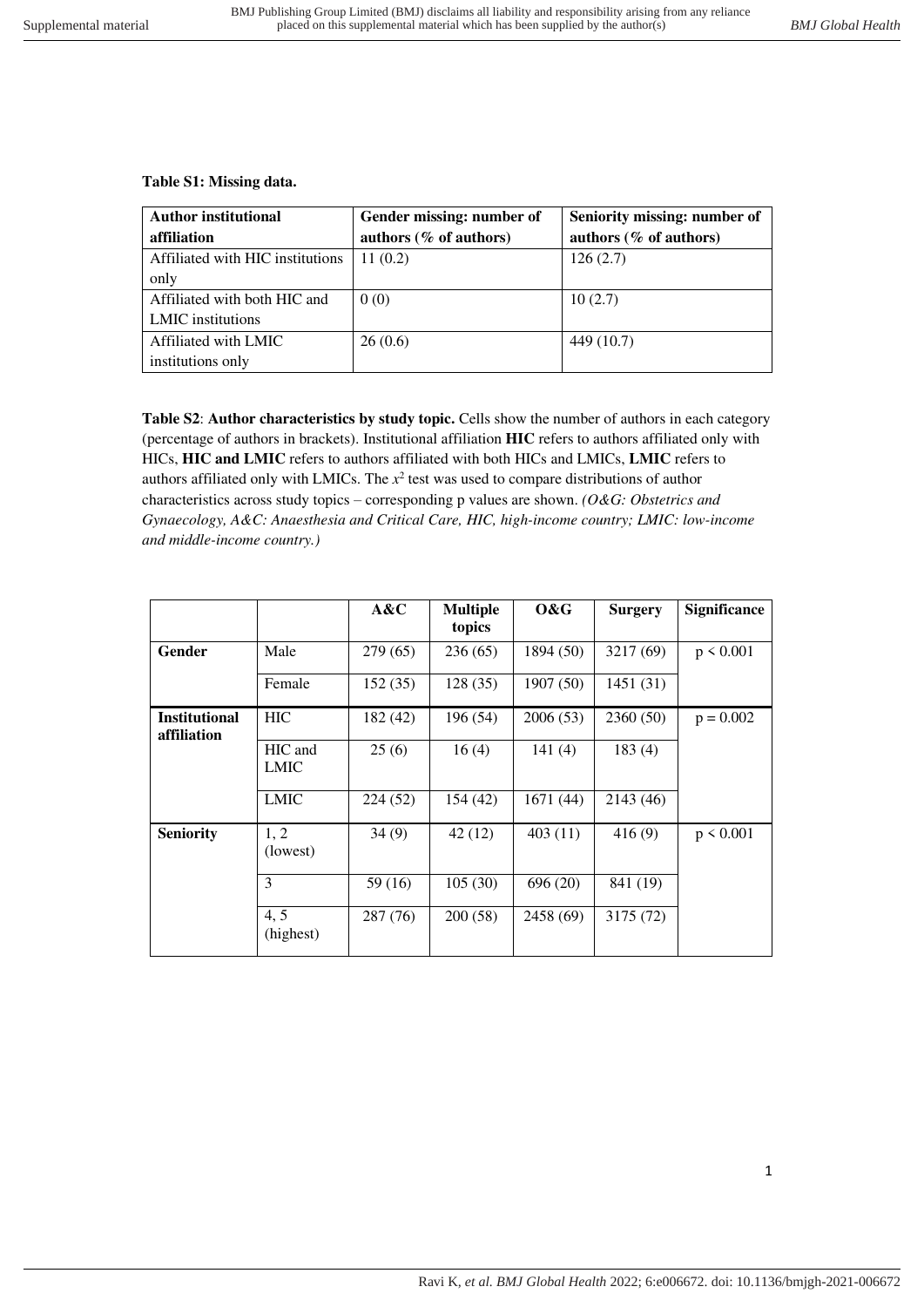**Table S3: Gender and seniority of authors affiliated with at least 1 HIC (HIC authors) and authors affiliated only with LMICs (LMIC authors).** Cells show the number of authors (percentage of authors in brackets). The  $x^2$  test was used to compare distributions of author characteristics across institutional affiliation categories – corresponding p values are shown. *(HIC, high-income country; LMIC: low-income and middle-income country.)*

|                          |                            |                            | <b>HIC</b> | <b>LMIC</b> | <b>Significance</b> |
|--------------------------|----------------------------|----------------------------|------------|-------------|---------------------|
|                          |                            |                            | authors    | authors     |                     |
| First<br>authors         | <b>Author</b><br>gender    | Male                       | 364 (44)   | 278 (67)    | p < 0.001           |
|                          |                            | Female                     | 457 (56)   | 139 (33)    |                     |
|                          | <b>Author</b><br>seniority | 1 (lowest)                 | 18(2)      | 2(0.5)      | p < 0.001           |
|                          |                            | $\overline{2}$             | 106(13)    | 33(9)       |                     |
|                          |                            | 3                          | 251(31)    | 62(16)      |                     |
|                          |                            | $\overline{4}$             | 307 (38)   | 212 (55)    |                     |
|                          |                            | 5 (highest)                | 122(15)    | 79(20)      |                     |
| Last<br>authors          | <b>Author</b><br>gender    | Male                       | 556 (64)   | 259(73)     | $p = 0.002$         |
|                          |                            | Female                     | 318 (37)   | 97 (27)     |                     |
|                          | <b>Author</b><br>seniority | 1 (lowest)                 | 0(0)       | 1(0.3)      | $p = 0.032$         |
|                          |                            | $\overline{2}$             | 18(2)      | 17(5)       |                     |
|                          |                            | 3                          | 97(11)     | 38(11)      |                     |
|                          |                            | $\overline{4}$             | 390(45)    | 146(44)     |                     |
|                          |                            | 5 (highest)                | 364(42)    | 132(40)     |                     |
| <b>Middle</b><br>authors | <b>Author</b><br>gender    | Male                       | 1887 (55)  | 2282 (67)   | p < 0.001           |
|                          |                            | $\overline{\text{Female}}$ | 1516(45)   | 1111 (33)   |                     |
|                          | <b>Author</b><br>seniority | 1 (lowest)                 | 51(2)      | 17(1)       | p < 0.001           |
|                          |                            | $\mathfrak{2}$             | 293(9)     | 339 (11)    |                     |
|                          |                            | 3                          | 739 (22)   | 514(17)     |                     |
|                          |                            | $\overline{4}$             | 1413 (43)  | 1394 (46)   |                     |
|                          |                            | 5 (highest)                | 804 (24)   | 757 (25)    |                     |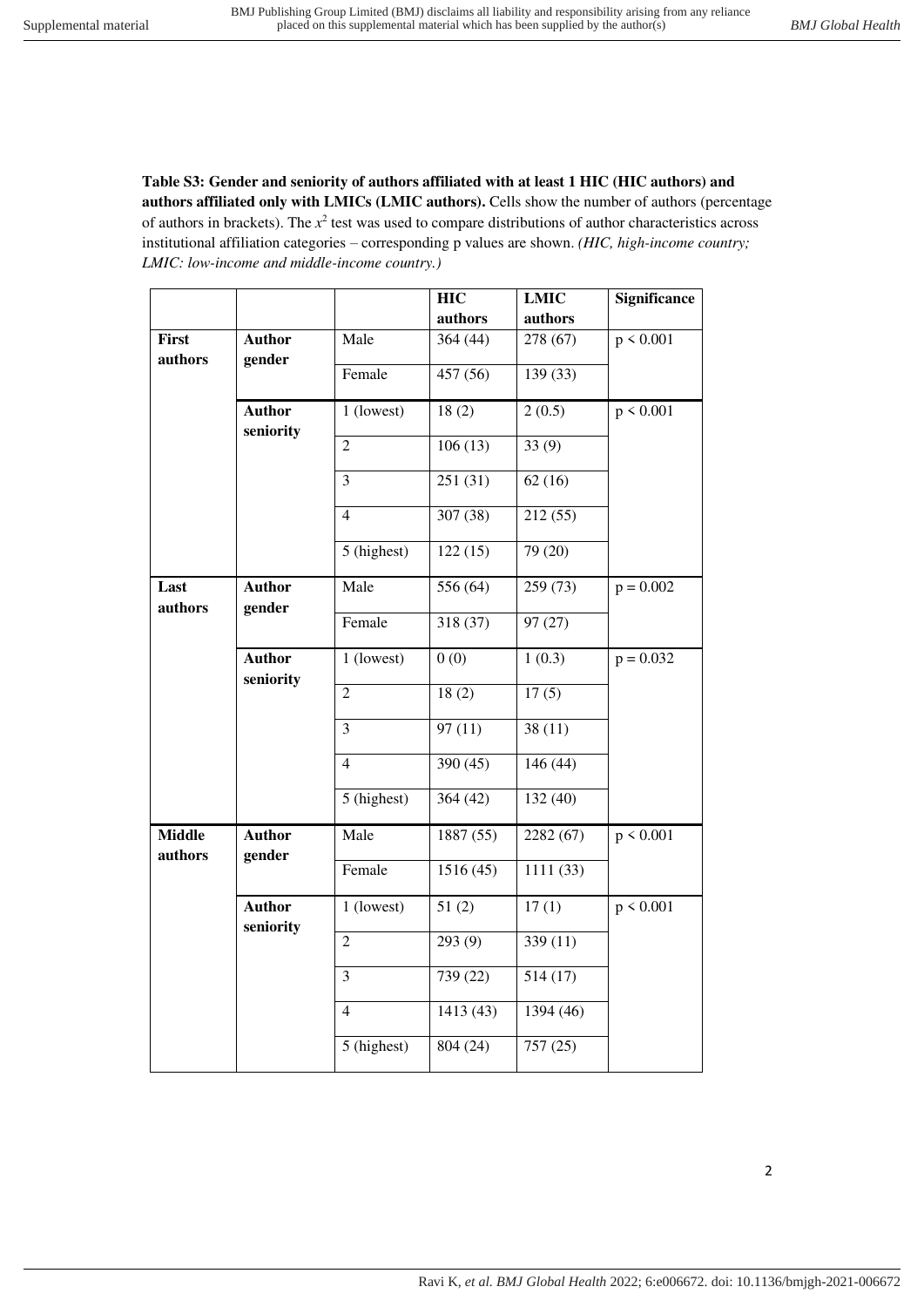**Table S4: Gender distribution within each seniority grade for authors affiliated with at least 1 HIC (HIC authors) and authors affiliated only with LMICs (LMIC authors).** Cells show the number of authors (percentage of authors in brackets). The  $x^2$  test was used to compare the combined author gender and seniority distribution across institutional affiliation categories – corresponding p values are shown. *(HIC, high-income country; LMIC: low-income and middle-income country.)*

|                   |                            |        | <b>HIC</b> | <b>LMIC</b> | Significance |
|-------------------|----------------------------|--------|------------|-------------|--------------|
|                   |                            |        | authors    | authors     |              |
| First<br>authors  | Seniority 1,<br>2 (lowest) | Male   | 59 $(7)$   | 22(6)       | p < 0.001    |
|                   |                            | Female | 65(8)      | 13(3)       |              |
|                   | Seniority 3                | Male   | 94(12)     | 30(8)       |              |
|                   |                            | Female | 157(20)    | 32(8)       |              |
|                   | Seniority 4                | Male   | 148 (18)   | 148 (38)    |              |
|                   |                            | Female | 159 (20)   | 64(16)      |              |
|                   | Seniority 5<br>(highest)   | Male   | 57(7)      | 56(14)      |              |
|                   |                            | Female | 65(8)      | 23(6)       |              |
| Last<br>authors   | Seniority 1,<br>2 (lowest) | Male   | 3(0.3)     | 9(3)        | $p = 0.001$  |
|                   |                            | Female | 15(2)      | 9(3)        |              |
|                   | Seniority 3                | Male   | 52(6)      | 24(7)       |              |
|                   |                            | Female | 45(5)      | 14(4)       |              |
|                   | Seniority 4                | Male   | 239 (28)   | 108 (32)    |              |
|                   |                            | Female | 151(17)    | 38(11)      |              |
|                   | Seniority 5<br>(highest)   | Male   | 257 (30)   | 100(30)     |              |
|                   |                            | Female | 107(12)    | 32(10)      |              |
| Middle<br>authors | Seniority 1,<br>2 (lowest) | Male   | 111(3)     | 202(15)     | p < 0.001    |
|                   |                            | Female | 232(7)     | 154(10)     |              |
|                   | Seniority 3                | Male   | 377(11)    | 329 (9)     |              |
|                   |                            | Female | 362(11)    | 185(5)      |              |
|                   | Seniority 4                | Male   | 838 (25)   | 988 (28)    |              |
|                   |                            | Female | 575 (17)   | 403(11)     |              |
|                   | Seniority 5<br>(highest)   | Male   | 519 (16)   | 559 (16)    |              |
|                   |                            | Female | 285(9)     | 197(6)      |              |

3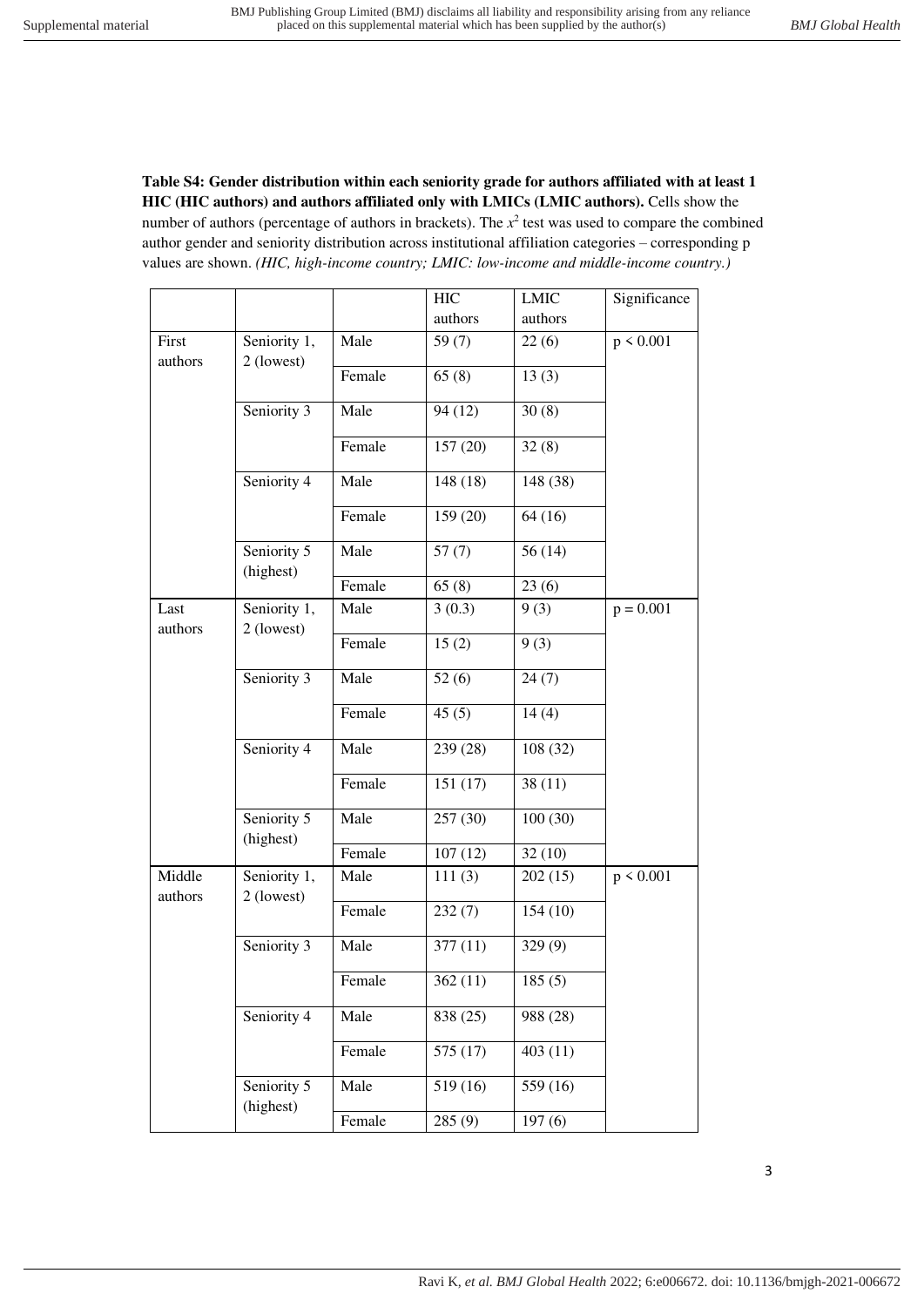**Table S5: Characteristics of studies with different authorship networks.** Characteristics of studies where all authors were affiliated only with HICs (**all HIC authors**), studies where all authors were affiliated only with LMICs (**all LMIC authors**), studies with HIC first and last authors and studies with LMIC first and last authors are shown. Some studies are included in multiple categories, e.g. some studies are included both in the "**all HIC authors**" and "**HIC first and last authors**" categories. Cells in the first row show the number of studies (percentage of total studies in brackets). *(HIC, high-income country; LMIC: low-income and middle-income country.)*

|                      | <b>All HIC authors</b> | All LMIC | <b>HIC</b> first and | LMIC first and |
|----------------------|------------------------|----------|----------------------|----------------|
|                      |                        | authors  | last authors         | last authors   |
| Number of            | 220(18)                | 200(16)  | 726 (59)             | 259(21)        |
| studies ( $%$ of     |                        |          |                      |                |
| total)               |                        |          |                      |                |
| H <sub>5</sub> index | 49                     | 40       | 51                   | 43             |
| (median)             |                        |          |                      |                |
| % LMIC authors       | $\Omega$               | 100      | 22.6                 | 100            |
| (median)             |                        |          |                      |                |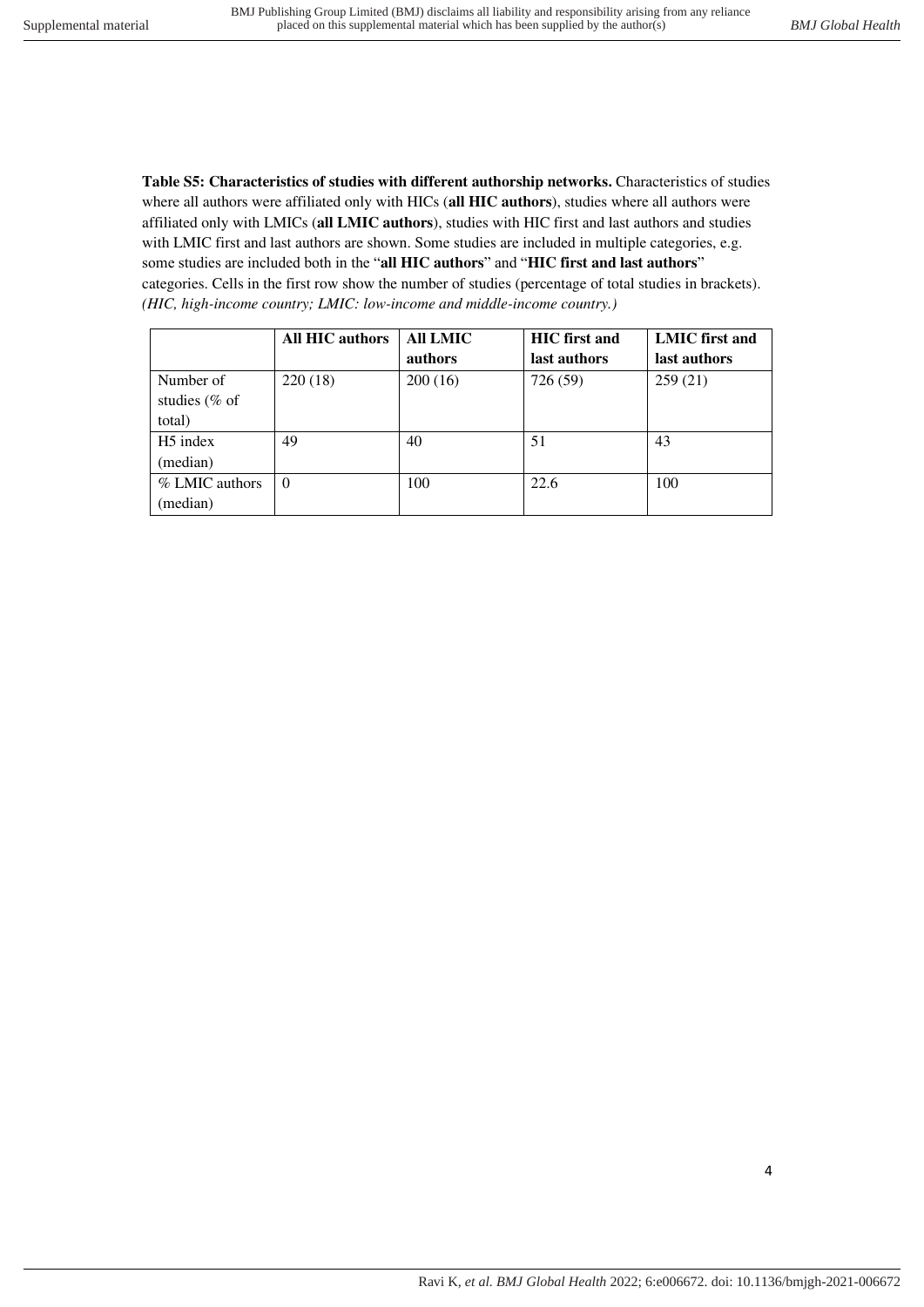**Table S6: Gender distribution within each seniority grade for authors affiliated with at least 1 HIC (HIC authors) and authors affiliated only with LMICs (LMIC authors), separated by study type**. Subgroup analyses for all 3 authorship positions (first, last and middle authors) were performed separately for HIC and LMIC authors. The  $x^2$  test was used to compare the combined author gender and seniority distribution across studies where all authors were affiliated only with HICs (**all HIC authors**), studies where all authors were affiliated only with LMICs (**all LMIC authors**), studies with HIC first and last authors and studies with LMIC first and last authors. Cells show the number of authors (percentage of authors in brackets). *(HIC, high-income country; LMIC: low-income and middle-income country.)*

|                      |                             |        | All      | All HIC | All         | <b>HIC</b>                                                                                                                                                                                                                                                                                                                                                                                                                                                                                                                                                                                                                    | <b>LMIC</b> | Significance |
|----------------------|-----------------------------|--------|----------|---------|-------------|-------------------------------------------------------------------------------------------------------------------------------------------------------------------------------------------------------------------------------------------------------------------------------------------------------------------------------------------------------------------------------------------------------------------------------------------------------------------------------------------------------------------------------------------------------------------------------------------------------------------------------|-------------|--------------|
|                      |                             |        | studies  | authors | <b>LMIC</b> | first and                                                                                                                                                                                                                                                                                                                                                                                                                                                                                                                                                                                                                     | first and   |              |
|                      |                             |        |          |         | authors     | $\operatorname*{last}% \left( X\right) \equiv\operatorname*{last}% \left( X\right) \equiv\operatorname*{last}% \left( X\right) \equiv\operatorname*{last}% \left( X\right) \equiv\operatorname*{last}% \left( X\right) \equiv\operatorname*{last}% \left( X\right) \equiv\operatorname*{last}% \left( X\right) \equiv\operatorname*{last}% \left( X\right) \equiv\operatorname*{last}% \left( X\right) \equiv\operatorname*{last}% \left( X\right) \equiv\operatorname*{last}% \left( X\right) \equiv\operatorname*{last}% \left( X\right) \equiv\operatorname*{last}% \left( X\right) \equiv\operatorname*{last}% \left( X\$ | last        |              |
|                      |                             |        |          |         |             | authors                                                                                                                                                                                                                                                                                                                                                                                                                                                                                                                                                                                                                       | authors     |              |
|                      |                             |        |          |         |             |                                                                                                                                                                                                                                                                                                                                                                                                                                                                                                                                                                                                                               |             |              |
| <b>HIC</b>           | Seniority                   | Male   | 59 $(7)$ | 16(8)   |             | 54(8)                                                                                                                                                                                                                                                                                                                                                                                                                                                                                                                                                                                                                         |             | $p = 0.325$  |
| first                | $1/2$ (lowest)              | Female | 65(8)    | 17(8)   |             | 61(9)                                                                                                                                                                                                                                                                                                                                                                                                                                                                                                                                                                                                                         |             |              |
| authors              |                             |        |          |         |             |                                                                                                                                                                                                                                                                                                                                                                                                                                                                                                                                                                                                                               |             |              |
|                      | Seniority 3                 | Male   | 94(12)   | 33(16)  |             | 85(12)                                                                                                                                                                                                                                                                                                                                                                                                                                                                                                                                                                                                                        |             |              |
|                      |                             | Female | 157(20)  | 52(25)  |             | 139 (20)                                                                                                                                                                                                                                                                                                                                                                                                                                                                                                                                                                                                                      |             |              |
|                      | Seniority 4                 | Male   | 148(18)  | 47(22)  |             | 133 (19)                                                                                                                                                                                                                                                                                                                                                                                                                                                                                                                                                                                                                      |             |              |
|                      |                             | Female | 159(20)  | 25(12)  |             | 136 (19)                                                                                                                                                                                                                                                                                                                                                                                                                                                                                                                                                                                                                      |             |              |
|                      | Seniority 5<br>(highest)    | Male   | 57(7)    | 9(4)    |             | 52(7)                                                                                                                                                                                                                                                                                                                                                                                                                                                                                                                                                                                                                         |             |              |
|                      |                             | Female | 65(8)    | 13(6)   |             | 47(7)                                                                                                                                                                                                                                                                                                                                                                                                                                                                                                                                                                                                                         |             |              |
| <b>LMIC</b><br>first | Seniority<br>$1/2$ (lowest) | Male   | 22(6)    |         | 12(7)       |                                                                                                                                                                                                                                                                                                                                                                                                                                                                                                                                                                                                                               | 18(8)       | $p = 0.996$  |
| authors              |                             | Female | 13(3)    |         | 6(3)        |                                                                                                                                                                                                                                                                                                                                                                                                                                                                                                                                                                                                                               | 8(3)        |              |
|                      | Seniority 3                 | Male   | 32(8)    |         | 15(8)       |                                                                                                                                                                                                                                                                                                                                                                                                                                                                                                                                                                                                                               | 21(9)       |              |
|                      |                             | Female | 30(8)    |         | 18(10)      |                                                                                                                                                                                                                                                                                                                                                                                                                                                                                                                                                                                                                               | 23(10)      |              |
|                      | Seniority 4                 | Male   | 148 (38) |         | 72 (40)     |                                                                                                                                                                                                                                                                                                                                                                                                                                                                                                                                                                                                                               | 87 (37)     |              |
|                      |                             | Female | 64(16)   |         | 27(15)      |                                                                                                                                                                                                                                                                                                                                                                                                                                                                                                                                                                                                                               | 41(17)      |              |
|                      | Seniority 5<br>(highest)    | Male   | 56(14)   |         | 20(11)      |                                                                                                                                                                                                                                                                                                                                                                                                                                                                                                                                                                                                                               | 28(12)      |              |
|                      |                             | Female | 23(6)    |         | 11(6)       |                                                                                                                                                                                                                                                                                                                                                                                                                                                                                                                                                                                                                               | 12(5)       |              |
| <b>HIC</b><br>last   | Seniority<br>$1/2$ (lowest) | Male   | 3(0.3)   | 0(0)    |             | 1(0.1)                                                                                                                                                                                                                                                                                                                                                                                                                                                                                                                                                                                                                        |             | $p = 0.796$  |
| authors              |                             | Female | 15(2)    | 5(2)    |             | 12(2)                                                                                                                                                                                                                                                                                                                                                                                                                                                                                                                                                                                                                         |             |              |
|                      | Seniority 3                 | Male   | 52(6)    | 11(5)   |             | 41(6)                                                                                                                                                                                                                                                                                                                                                                                                                                                                                                                                                                                                                         |             |              |

5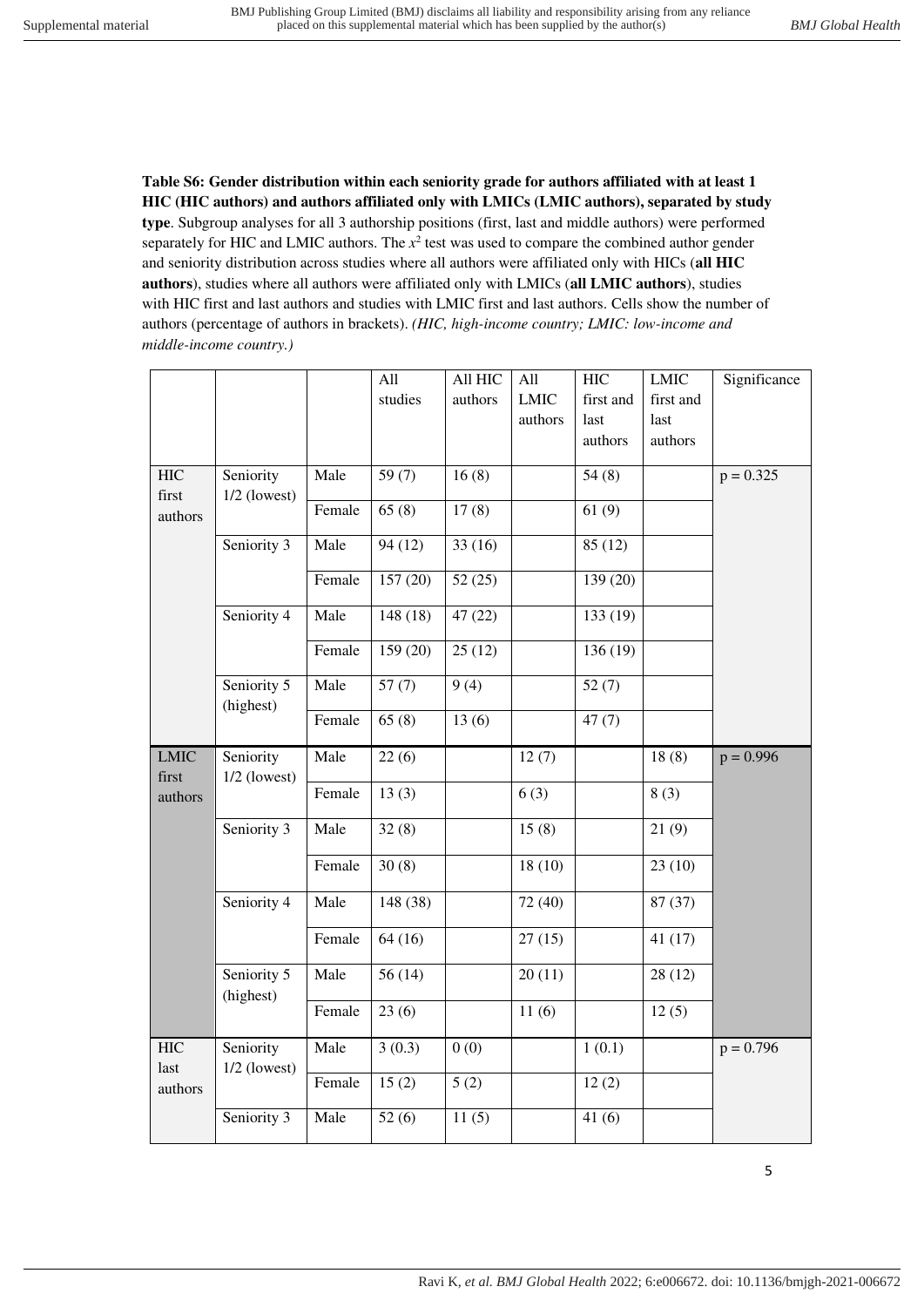|                      |                             | Female | 45(5)    | 18(8)       |        | 41(6)            |                  |                                |
|----------------------|-----------------------------|--------|----------|-------------|--------|------------------|------------------|--------------------------------|
|                      | Seniority 4                 | Male   | 239 (28) | 63(29)      |        | 196 (27)         |                  |                                |
|                      |                             | Female | 151(17)  | 37(17)      |        | 127(18)          |                  |                                |
|                      | Seniority 5<br>(highest)    | Male   | 257(30)  | 48 (22)     |        | 209 (29)         |                  |                                |
|                      |                             | Female | 107(12)  | 32(15)      |        | 91(13)           |                  |                                |
| <b>LMIC</b><br>last  | Seniority<br>$1/2$ (lowest) | Male   | 9(3)     |             | 2(1)   |                  | 3(1)             | $p = 0.850$                    |
| authors              |                             | Female | 9(3)     |             | 8(4)   |                  | 8(3)             |                                |
|                      | Seniority 3                 | Male   | 24(7)    |             | 15(8)  |                  | 20(8)            |                                |
|                      |                             | Female | 14(4)    |             | 9(5)   |                  | 11(5)            |                                |
|                      | Seniority 4                 | Male   | 108(32)  |             | 67(37) |                  | 88 (37)          |                                |
|                      |                             | Female | 38(11)   |             | 24(13) |                  | 29(12)           |                                |
|                      | Seniority 5<br>(highest)    | Male   | 100(30)  |             | 41(23) |                  | 60(25)           |                                |
|                      |                             | Female | 32(10)   |             | 13(7)  |                  | 21(9)            |                                |
| <b>HIC</b><br>middle | Seniority                   | Male   | 111(3)   | 40(5)       |        | 18(45)           | $\overline{0}$   | Comparing<br>all 4 study       |
| authors              | $1/2$ (lowest)              | Female | 232(7)   | 60(8)       |        | 22(55)           | 1(100)           | types:                         |
|                      | Seniority 3                 | Male   | 377(11)  | 123<br>(16) |        | $\mathbf{0}$     | $\boldsymbol{0}$ | p < 0.001                      |
|                      |                             | Female |          | 100         |        |                  |                  | Comparing                      |
|                      |                             |        | 362(11)  | (13)        |        | $\mathbf{0}$     | $\overline{0}$   | All studies vs<br>Studies with |
|                      | Seniority 4                 | Male   | 838 (25) | 193         |        | $\boldsymbol{0}$ | $\boldsymbol{0}$ | only HIC or<br><b>HIC/LMIC</b> |
|                      |                             |        |          | (25)        |        |                  |                  | authors:                       |
|                      |                             | Female | 575 (17) | 102<br>(13) |        | $\boldsymbol{0}$ | $\boldsymbol{0}$ | p < 0.001                      |
|                      | Seniority 5                 | Male   | 519 (16) | 93 (12)     |        | $\boldsymbol{0}$ | $\boldsymbol{0}$ |                                |
|                      | (highest)                   | Female | 285(9)   | 48(6)       |        | $\boldsymbol{0}$ | $\overline{0}$   |                                |
| <b>LMIC</b>          | Seniority                   | Male   | 202(7)   |             | 38(6)  | 6(86)            | 6(67)            | Comparing                      |
| middle<br>authors    | $1/2$ (lowest)              | Female | 154(5)   |             | 38(6)  | 1(14)            | 3(33)            | all 4 study<br>types:          |
|                      | Seniority 3                 | Male   | 329(11)  |             | 61(10) | $\boldsymbol{0}$ | $\boldsymbol{0}$ | p < 0.001                      |
|                      |                             | Female | 185(6)   |             | 40(6)  | $\boldsymbol{0}$ | $\boldsymbol{0}$ |                                |
|                      |                             |        |          |             |        |                  |                  |                                |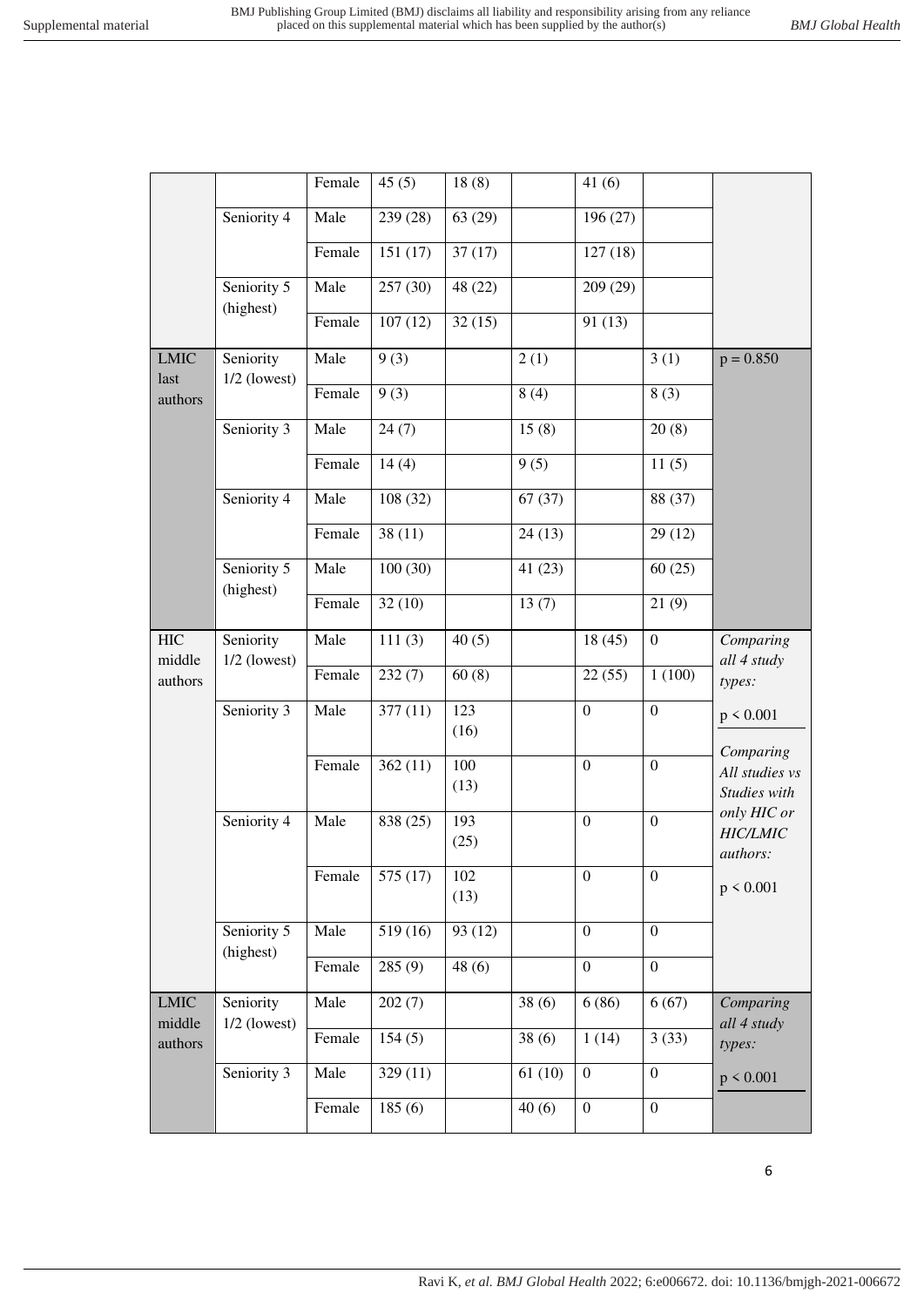| Seniority 4 | Male   | 988 (33) | 226    | $\theta$       | $\theta$ | Comparing       |
|-------------|--------|----------|--------|----------------|----------|-----------------|
|             |        |          | (36)   |                |          | All studies vs  |
|             |        |          |        |                |          | Studies with    |
|             | Female | 403(13)  | 124    | $\theta$       | $\Omega$ | only LMIC       |
|             |        |          | (20)   |                |          | <i>authors:</i> |
|             |        |          |        |                |          |                 |
| Seniority 5 | Male   | 559 (19) | 74(12) | $\overline{0}$ | $\Omega$ | $p \le 0.001$   |
| (highest)   |        |          |        |                |          |                 |
|             | Female | 197(7)   | 32(5)  | $\theta$       | $\theta$ |                 |
|             |        |          |        |                |          |                 |